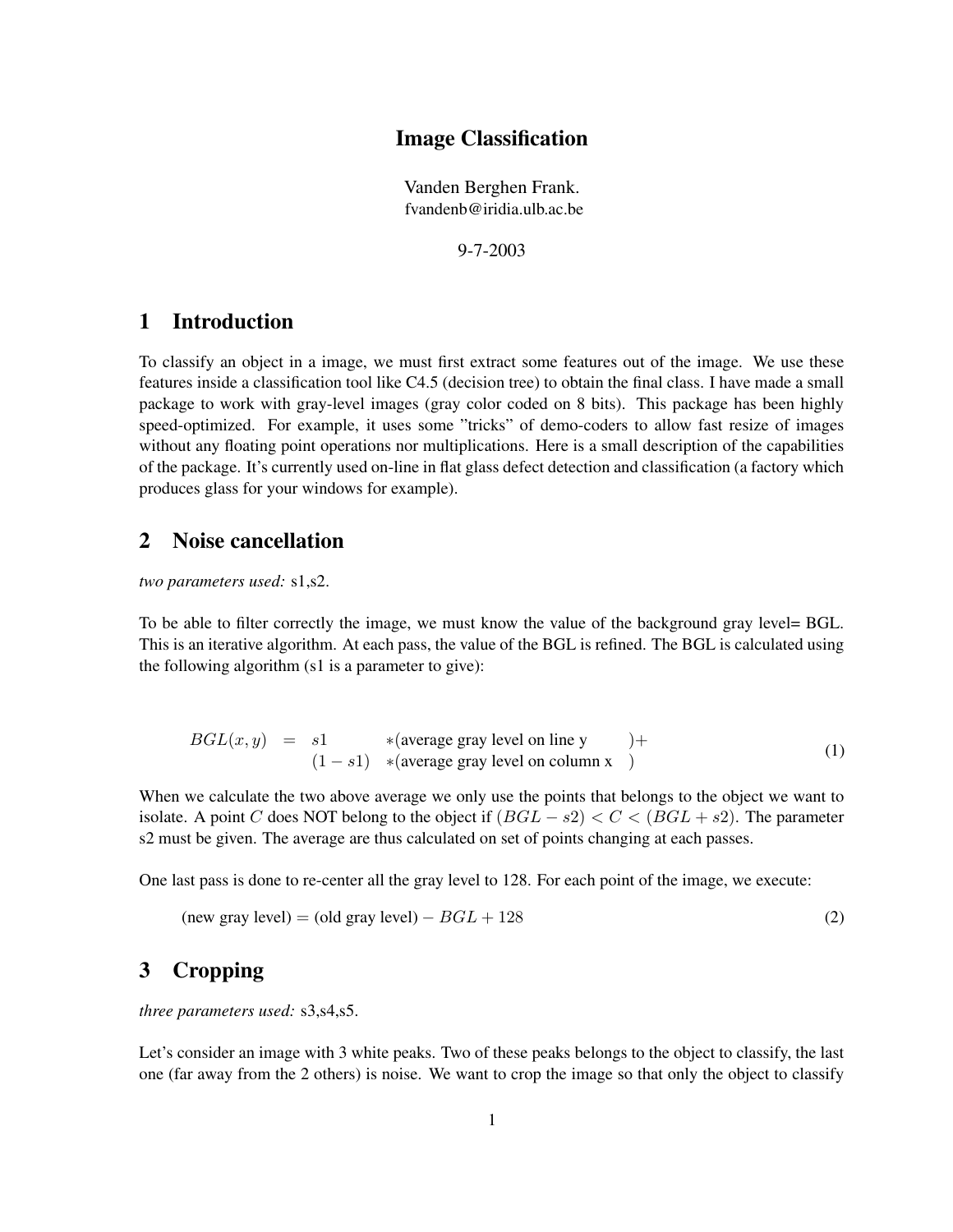remains.

The algorithms begins by searching the point  $P_1$  which has the Gray Level the further away from 128 (128 is now the color of the background: see previous step: noise cancellation). This point  $P_1$  will usually belongs to one of the two peaks evoked before. From this point we will make a "special flood fill" (see end of the section to have a more precise description of the flood fill). The program draws a rectangular box around the zone which has been colored by the "flood fill". Everything outside this box is cropped.

Ideally, the "flood fill" should color the two right peaks. Unfortunately, there is very often, between these 2 peaks, a zone of the image at 128. This zone prevents the "flood fill" to expand up to the second peaks. To overcome this difficulty, the "flood fill" is executed on a reduced copy of the original image (horizontal scaling:s4, vertical scaling: s5). Based on this colored copy, we crop the original image. FLOOD FILL: coloring algorithm.

The algorithm start from a given pixel. Then, It colors all the adjacent pixel. The coloring stops when we find a gray level C such that  $128 - a < C < 128 + a$  with  $a = abs(b - 128) * s3$  and b=gray level of point  $P_1$ .

REMARK: This algorithms works with white or black objects. No problem.

# **4 Cropping 2**

*one parameter used:* s6.

If the image to classify is still to big, we must crop a little bit more. We can create a new "cuted" image which contains  $s6\%$  (s6 should be 90 or 95) of the luminosity of the original image. The luminosity of an image is defined by the sum of the gray level of all the points in the image. The "cutting" algorithm is the following:

- 1. find the center of gravity of the image (the weight of each point C is *weight=*abs(c − 128)).
- 2. put a box of dimension (1,1) around the center of gravity.
- 3. extends this box in the direction which increases the most the weight of the box.
- 4. go to point 3 while the luminosity of the box is lower than  $s6\%$  of the global luminosity.

#### **5 Fast features extraction.**

*four parameters used:* s7,s8,s9,s10.

With the toolbox you can easily extract these features (all these in less the 10 ms on a P3 600 MHz):

- surface
- height
- width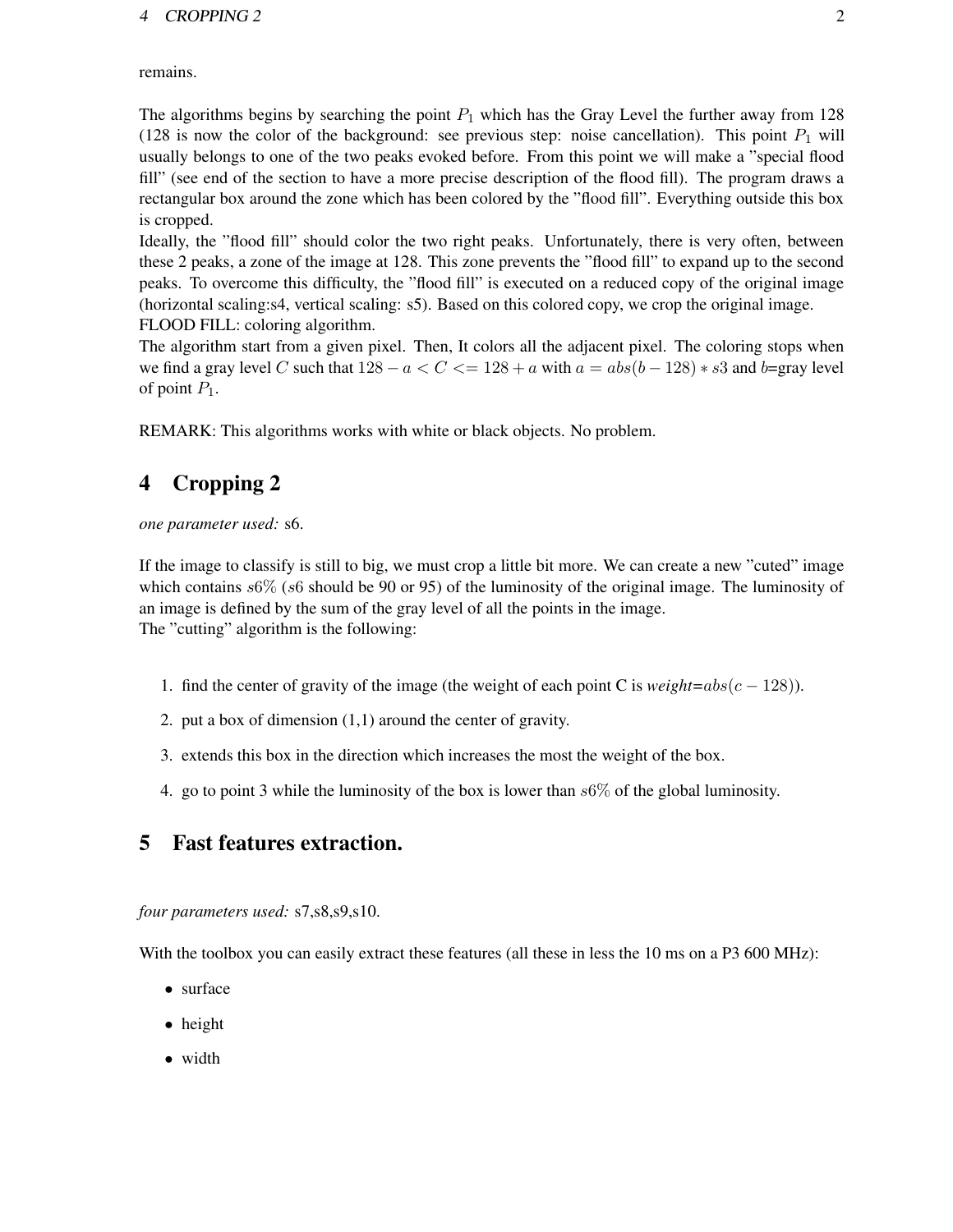- aspect ratio
- (number of bright pixel)/(number of dark pixel)
- lowest gray level
- highest gray level
- number of peaks in the x direction.

For each column of the image, we calculate the average of the gray level. This average follows a curve  $C1$ . To be less sensitive to the noise, we count the number of peaks of the curve  $C2$  with  $C2(x) = floor(C1(x)/s7).$ 

• number of peaks in the y direction.

For each column of the image, we calculate the average of the gray level. This average follows a curve  $C1$ . To be less sensitive to the noise, we count the number of peaks of the curve  $C2$  with  $C2(y) = floor(C1(y)/s8).$ 

• number of radial peaks.

For each column of the image, we calculate the average of the gray level. This average follows a curve  $C1$ . To be less sensitive to the noise, we count the number of peaks of the curve  $C2$  with  $C2(r) = floor(C1(r)/s9).$ 

• number of angular peaks.

For each column of the image, we calculate the average of the gray level. This average follows a curve  $C1$ . To be less sensitive to the noise, we count the number of peaks of the curve  $C2$  with  $C2(\theta) = floor(C1(\theta)/s10).$ 

### **6 Slow feature extraction: image correlations.**

The correlation of an image I1 of size  $(X1, Y1)$  with an image I2 of size  $(X2, Y2)$  is an image IC of size  $(X1, Y1)$  (non-commutativity).

$$
IC(x,y) = Corr(I1,I2)(x,y)
$$
\n(3)

$$
= I1 * (I2)'
$$
 (4)

$$
= \sum_{i=1}^{i=X2} \sum_{j=1}^{j=Y2} I1(i+x,j+y) I2(i,j)
$$
 (5)

$$
-(6)
$$

with  $x = 1, ..., X1$  et  $y = 1, ..., Y1$ .

 $(I2)'$ : the image  $I2$  after a rotation of 180. \* : convolution operator.

 $I1(a, b) = 0 \ \forall (a > X1)$  and  $\forall (b > Y1)$ 

The equation 5 is way to slow. We will use an other technique. For the calculation of the correlation between two images of size (128,128), the other technique is more than 100 times faster.